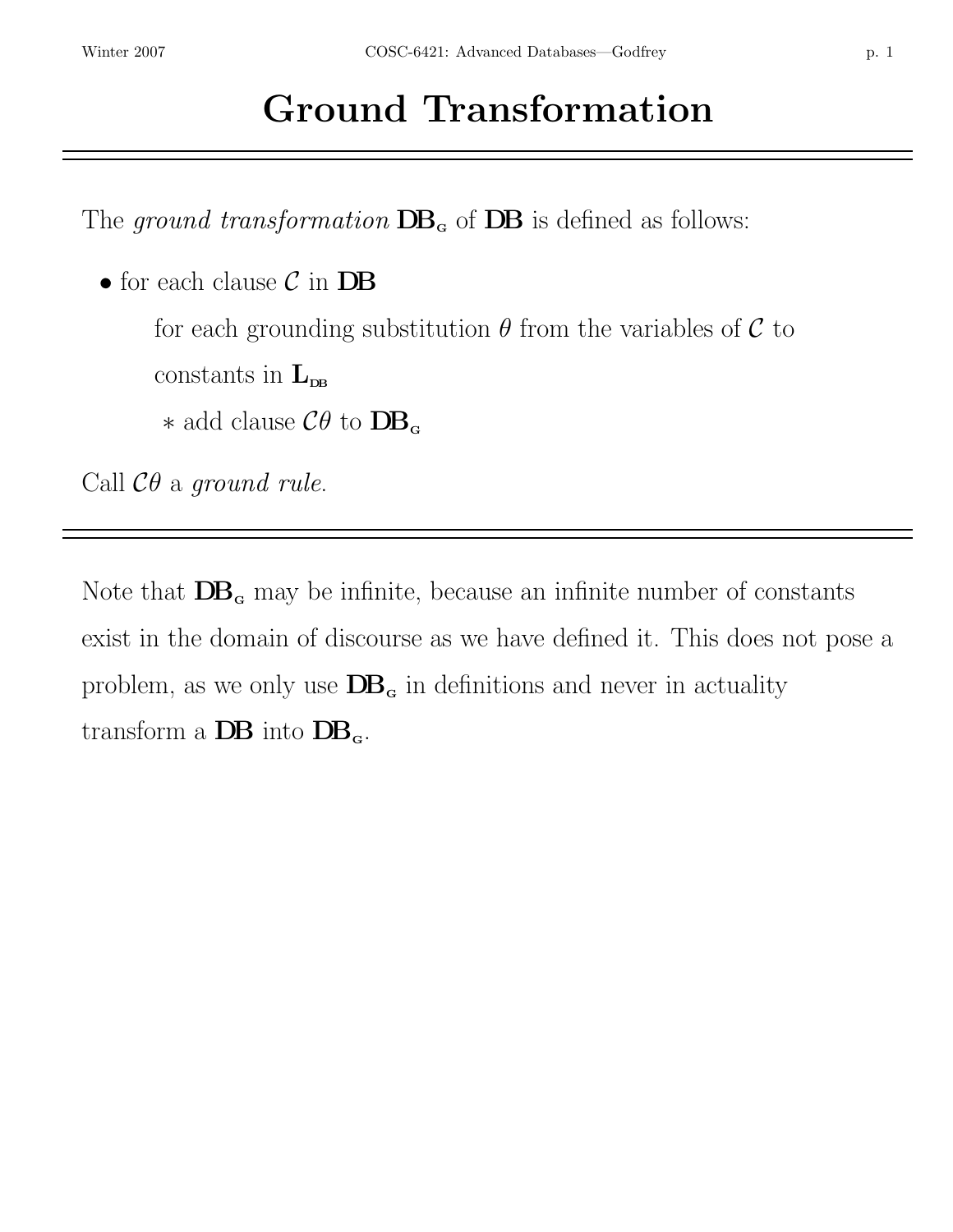## Unfounded Sets for the Well-founded Semantics

Let a program  $\mathcal{P}$ , its associated Herbrand base  $\mathbf{HB}_{\mathcal{P}}$ , and a partial interpretation I be given. We say  $A \subseteq I$  is an unfounded set of P with respect to I if each atom  $p \in \mathcal{A}$  satisfies the folowwing condition: For each ground rule r of  $\mathcal P$  whose head is p, (at least) one of the following holds:

- 1. Some positive subgoal q or negative subgoal  $\textbf{not}(q)$  of the body occurs in  $\neg I$  (i.e., is consistent with  $I$ );
- 2. Some positive subgoal of the body occurs in A.

A literal that makes 1 or 2 true is called a witness of unusability for rule  $r$ (with respect to  $I$ ).

There is a *greatest unfounded set* with respect to I.

• A. van Gelder, K. Ross, & J. Schlipf. Unfounded Sets and Well-Founded Semantics for General Logic Programs. Proceedings of the 7th Symposium on Principles of Database Systems (PODS). pp. 221–230, 1988.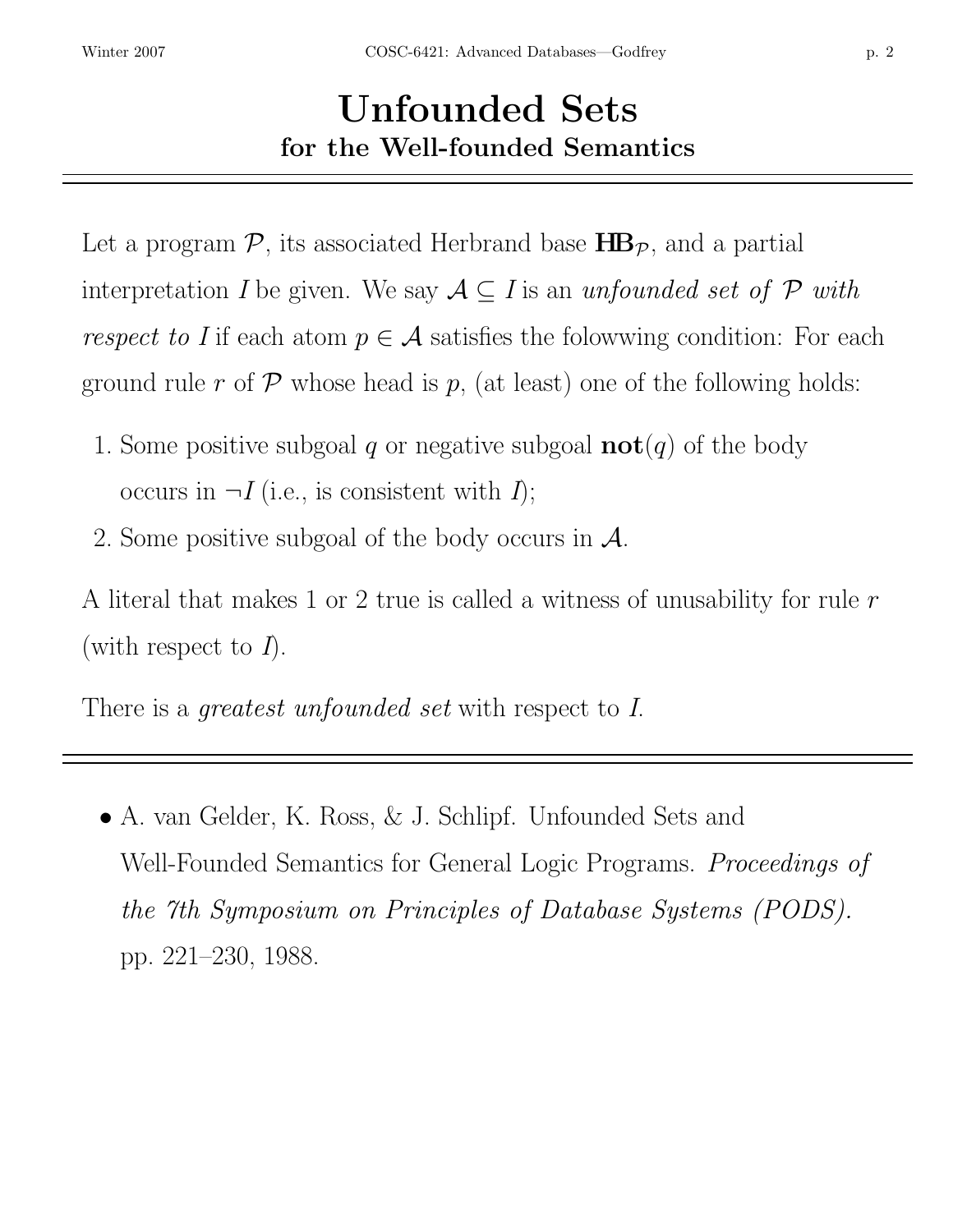## Horn Transformation for the Stable Model Semantics

The *Horn transformation* horn  $(DB, I)$  of ground  $DB$  with respect to interpretation  $I$  is defined as follows:

- for each clause  $\mathcal C$  in  $\mathbf{DB}$  (which is ground since  $\mathbf{DB}$  is)
	- let  $\mathcal C$  be represented by

$$
a \langle \vec{x} \rangle \leftarrow b \langle \vec{y} \rangle_1, \dots, b \langle \vec{y} \rangle_m, \text{not } d \langle \vec{z} \rangle_1, \dots, \text{not } d \langle \vec{z} \rangle_n.
$$
  
if  $\{d \langle \vec{z} \rangle_1, \dots, d \langle \vec{z} \rangle_n\} \cap I \neq \emptyset$  then  
 $\ast$  do nothing (discard the clause)  
else

∗ add the clause

$$
a \langle \vec{x} \rangle \leftarrow b \langle \vec{y} \rangle_1, \ldots, b \langle \vec{y} \rangle_m
$$
.

to horn  $(DB, I)$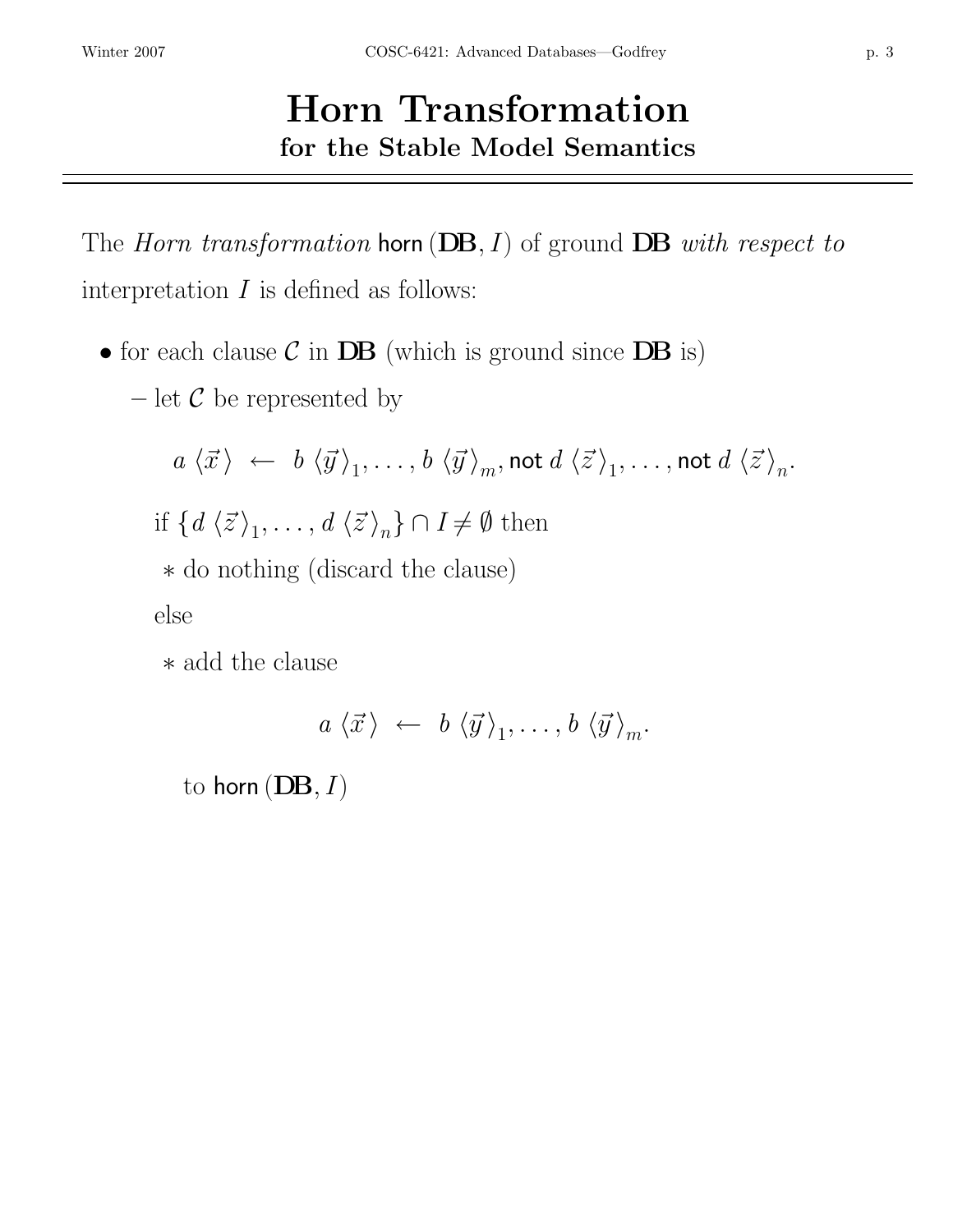# Stable Model Semantics

The interpretation I is a *stable model* of **DB** iff

 $I = M_{\mathbf{D} \mathbf{B}^I}$ G

Here, M stands for the minimum model.

Let us denote the set of stable models of  $\mathbf{DB}$  by  $\mathcal{S}_{\mathbf{DB}}$ . We call a database

**DB** stable iff **DB** has at least one stable model; that is,  $S_{\text{DB}}$  is non-empty.

• M. Gelfond & V. Lifschitz. The Stable Model Semantics for Logic Programming. Proceedings of the 5th International Conference and Symposium on Logic Programming. Eds R.A. Kowalski and K.A. Bowen. pp. 1070-1080, August 1988.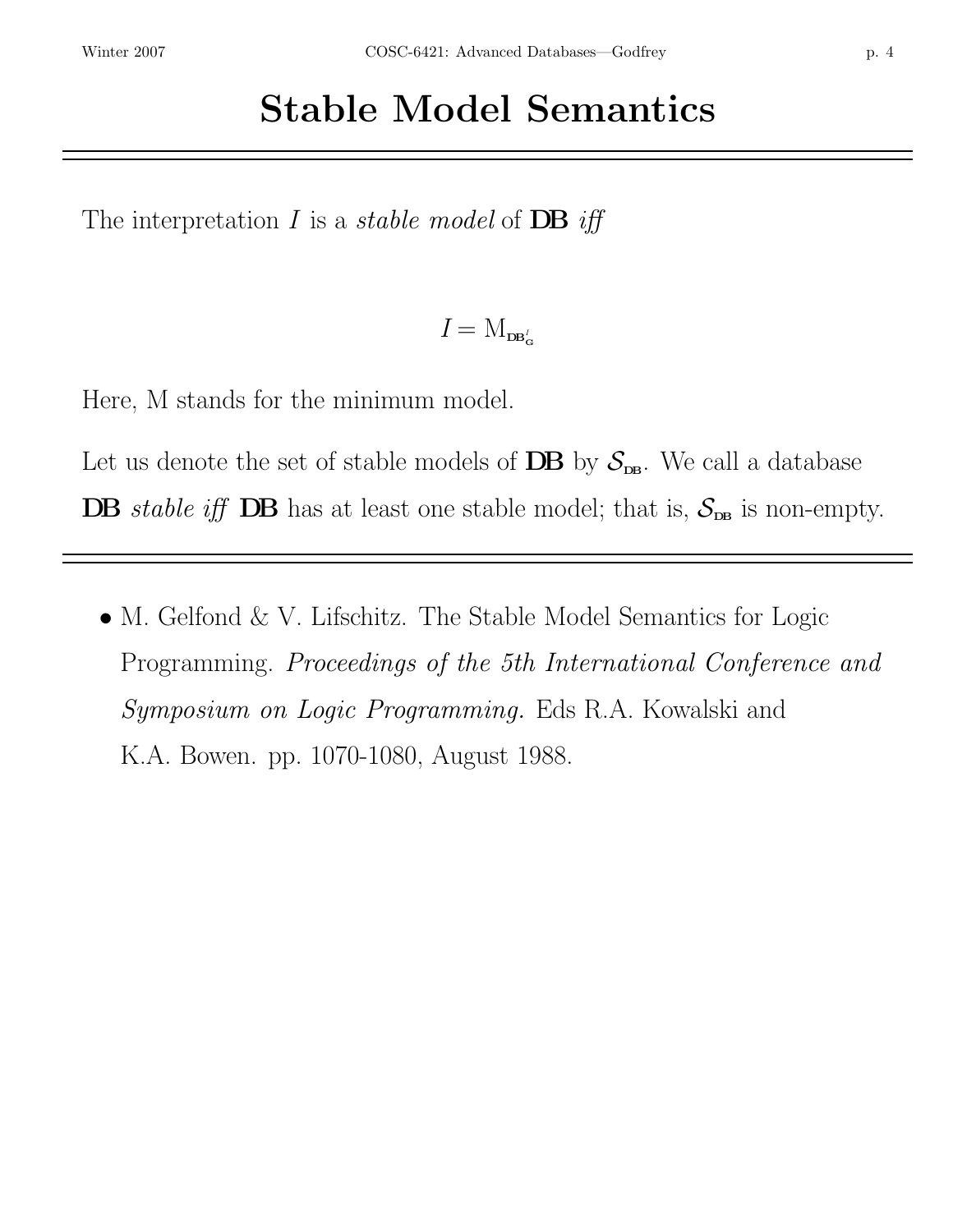## Well-Supported Models Equivalent to Stable Model Semantics

A model  $I \subseteq \mathbf{HB}_{\mathbf{DB}}$  is well supported with respect to  $\mathbf{DB}$  iff there exists a well founded partial order ' $>/2$ ' on  $I \times I$  such that, for each atom  $p \langle \vec{c} \rangle \in I$ , there exists a rule C for p in DB,

$$
\mathcal{C}\colon \quad p\,\left\langle\vec{x}\right\rangle\leftarrow\, b\,\left\langle\vec{y}\right\rangle_1,\,\ldots,\,b\,\left\langle\vec{y}\right\rangle_m,\,\text{not}\,d\,\left\langle\vec{z}\right\rangle_1,\,\ldots,\,\text{not}\,d\,\left\langle\vec{z}\right\rangle_n.
$$

and a grounding substitution  $\theta$  from the variables of C to constants in  $L_{\text{DB}}$ such that  $p \langle \vec{c} \rangle = p \langle \vec{x} \rangle \theta$  and

1.  $b \langle \vec{y} \rangle_1 \theta, \ldots, b \langle \vec{y} \rangle_m \theta \in I$ , 2.  $d \langle \vec{z} \rangle_1 \theta, \ldots, d \langle \vec{z} \rangle_n \theta \notin I$ , and 3.  $p \langle \vec{c} \rangle > b \langle \vec{y} \rangle_i \theta$ , for every  $i \in \{1, ..., m\}$ .

 $I \in \mathcal{S}_{\text{DB}}$  (*I* is a stable model of **DB**) if *I* is a well supported model of **DB**.

• F. Fages. A new fixpoint semantics for general logic programs compared with the well-founded and the stable model semantics. New Generation Computing, 9:425–443, 1991.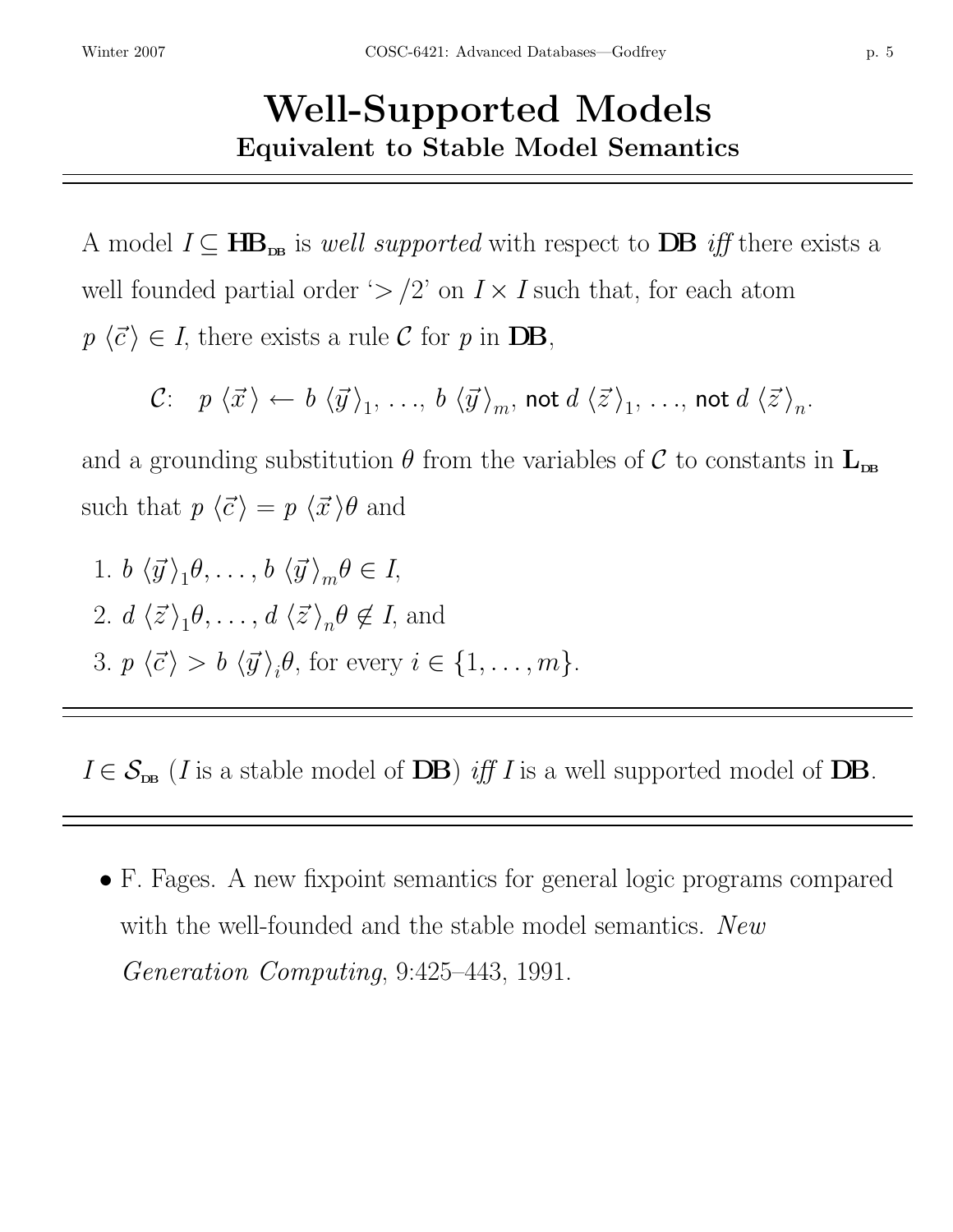## Well-Founded Semantics Advantages and Disadvantages

### Advantages

- There is always exactly *one* well-founded partial model.
- For datalog $\neg$ , polynomial (in the size of the database!) algorithms are known.

#### Disadvantages

- Intuitively seems weak to some.
	- E.g., Cannot reason by case in the negative.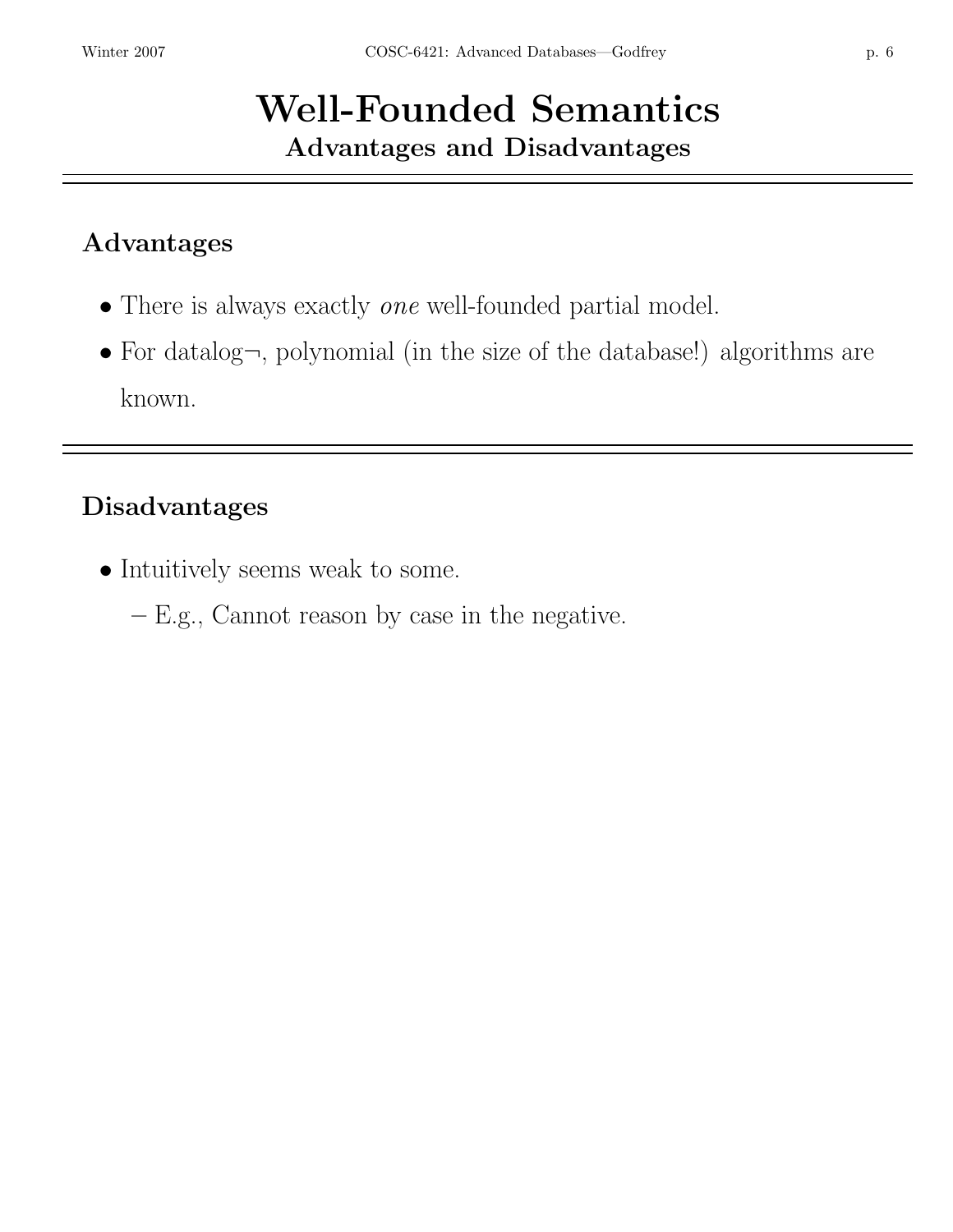## Stable Model Semantics Advantages and Disadvantages

#### Advantages

- Intuitively more satisfying to some.
	- Does reason over case in the negative.
	- Each stable model is a minimal model of the database (treating not as if it were  $\langle \neg \rangle$ ; vice-versa is not true, though.

#### Disadvantages

- There are datalog $\neg$  databases with no stable models.
- There are datalog databases with *more than one* stable model. (Bothers some people.)
- For datalog $\neg$ , it is exponential (in the size of the database!) in worst-case to compute.
- It is not "stable". Huh?!
	- Add a rule or delete a rule, and the database may cease to have any stable models.